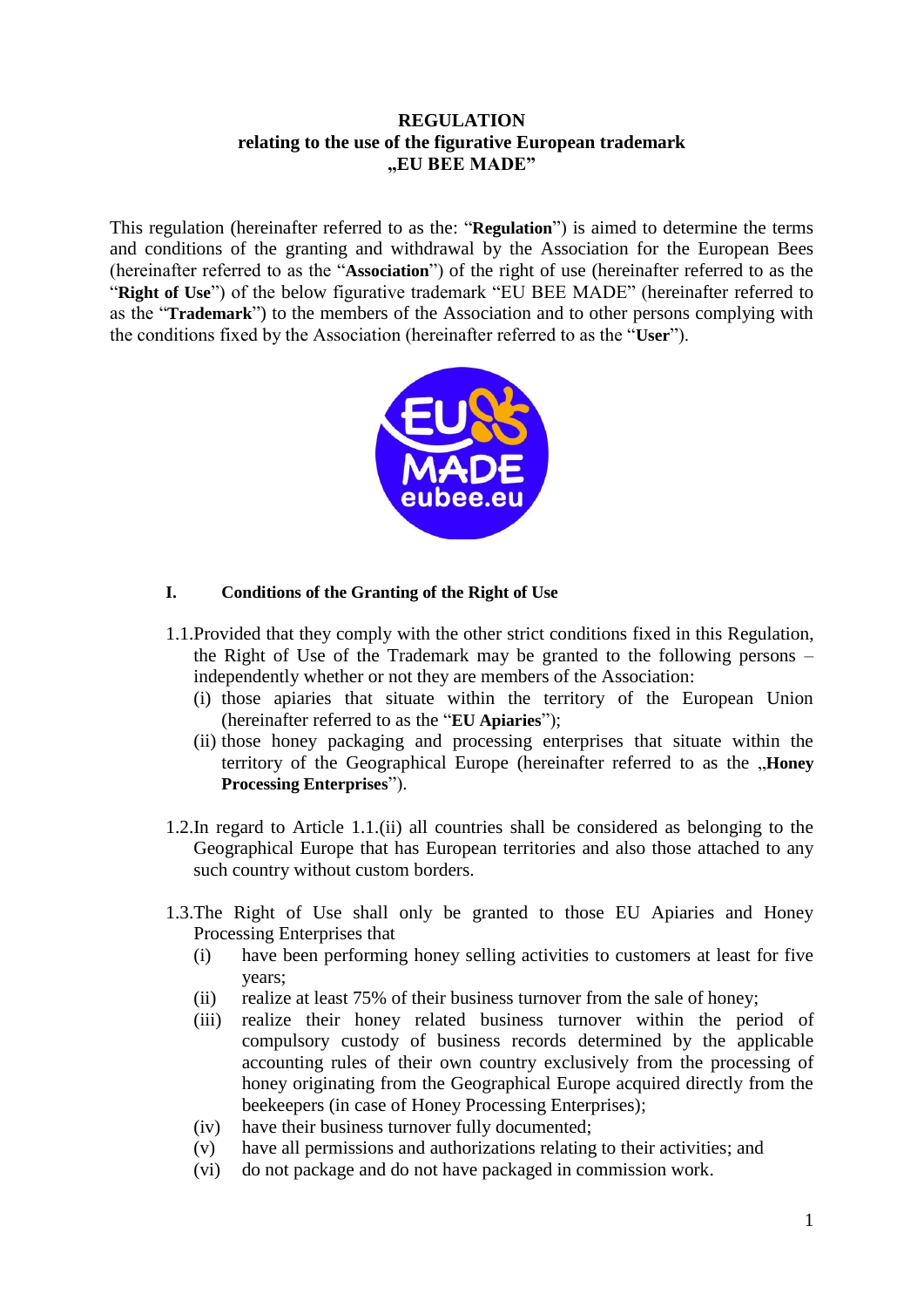#### **II. Rules Relating to the Use of the Trademark**

- 2.1.The Trademark shall only be used in respect of the sale of honey originating from the territory of the European Union and acquired by the User exclusively from EU Apiaries (hereinafter referred to as the "**EU Honey**"). Exceptionally, in case any EU member state having territory outside the Geographical Europe, the honey produced on the territory outside the Geographical Europe shall also be considered as EU Honey.
- 2.2.In regard to Article 2.1. the following shall be considered as acquisition from EU Apiaries:
	- (i) the direct acquisition; and
	- (ii) in case the direct acquisition is not possible, the acquisition through an intermediary, which means that the User pays the price of the honey to the intermediary, who pays it to the EU Apiaries.
- 2.3.The User shall use the Trademark exclusively in relation to honey products sold under his own name or under any other brands owned by him. The use of the Trademark is strictly prohibited in relation to honey sold under the purchaser's brands.
- 2.4.The User shall take all measures in order that the EU Honey must be stored in the User's warehouse in pots with label signed by the EU Apiaries and identified with the name of the EU Apiaries.
- 2.5.The products sold under the Trademark shall be commercialized with numbering, also indicating the production batch, the applied numbering (from …, to …), the country or countries (if the EU Honey is a mixture of honey from different countries) of origin.

### **III. Obligations of the User Towards the Association**

- 3.1.The User shall assure to the Association full transparency in relation to the movements of the EU Honey in order that the Association may control the tracking of the EU Honey from the bee-keeper, including all quantity data of the said movements of EU Honey grouped by honey types. For the sake of transparency the User shall provide the Association with all related data (in case of acquisition of honey through intermediary the data relating to the purchase by the intermediary) by way of upload of the said data (updated if necessary) to the server of the Association.
- 3.2.The User shall acknowledge that the control on behalf of the Association may be performed either by an auditor designated by the Association or – if the User does not accept such auditor – by an independent auditor having international reputation. The costs of the control shall in all cases be borne by the User.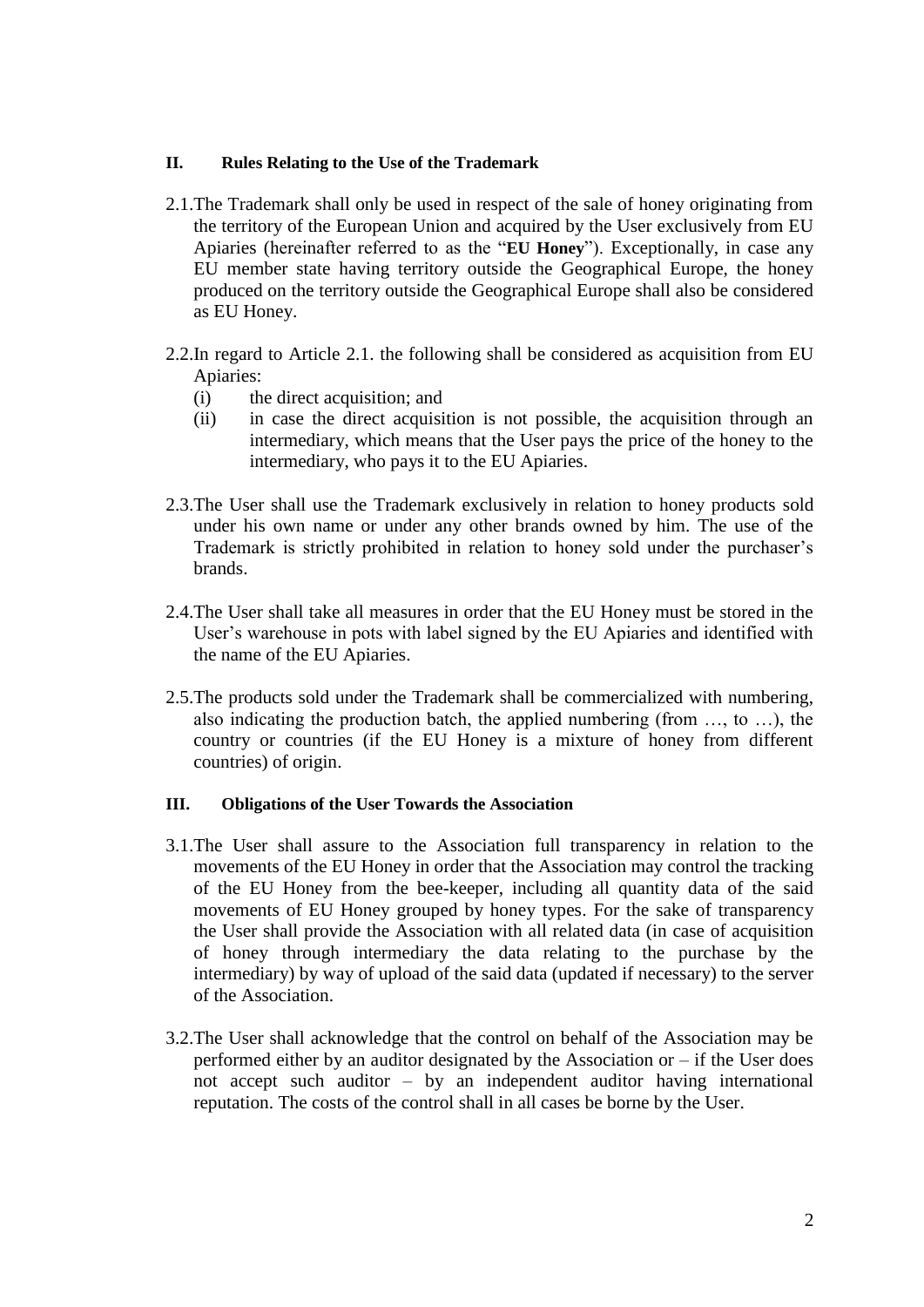3.3.The User shall obtain the prior approval of the Association in relation to the packaging of the EU Honey containing the Trademark and shall send 2-2 samples from each batch to the Association.

## **IV. Consideration for the Right of Use**

- 4.1.As a consideration for the Right of Use, the User shall pay a fee that is composed by the following elements:
	- a one-time initial fee, the amount of which shall correspond to the costs of the preliminary control set forth in Article 5.2; and
	- a license fee calculated on the basis of the turnover realized by the User in respect of the commercialization of the EU Honey (hereinafter referred to as the "**License Fee**").
- 4.2.The exact calculation of the License Fee, the method and other conditions of its payment shall be determined by the Presidency of the Association. The all-time effective fee conditions shall be made available to the public by the Association in an appropriate way.

## **V. Granting and Withdrawal of the Right of Use**

- 5.1.Any request for granting the Right of Use shall be submitted to the Association in writing (including electronic letters) on the applicable request form. On this form the applicant must declare that he complies with the conditions of the granting of the Right of Use and that he undertakes to fulfil the obligations set forth in this Regulation.
- 5.2.The granting of the Right of Use is conditioned on the performance of a preliminary control of the applicant by the Association in conformity with the rules set forth in Article 3.2 in order to verify that the applicant complies with the provisions of this Regulation.
- 5.3.The Presidency of the Association shall be competent to decide on the granting of the Right of Use. The Presidency of the Association shall notify the applicant about the granting or the refusal of the Right of Use. The decision on refusal shall be motivated. The Right of Use may only be refused if the applicant does not comply with the provisions of this Regulation.
- 5.4.The Right of Use shall be granted for an indefinite period of time. The Right of Use may be withdrawn by the Presidency of the Association if it is proven that the User does not comply with the conditions of the granting of the Right of Use or breaches any of his obligations under this Regulation. The withdrawal of the Right of Use shall be decided by the Presidency of the Association.
- 5.5.The Right of Use terminates if it is withdrawn by the Association or if the License Agreement between the Trademark owner and the Association terminates or if the Trademark owner ceases to be beneficiary of the Trademark. In case of termination of the Right of Use, the User shall immediately give up with the use of the Trademark.